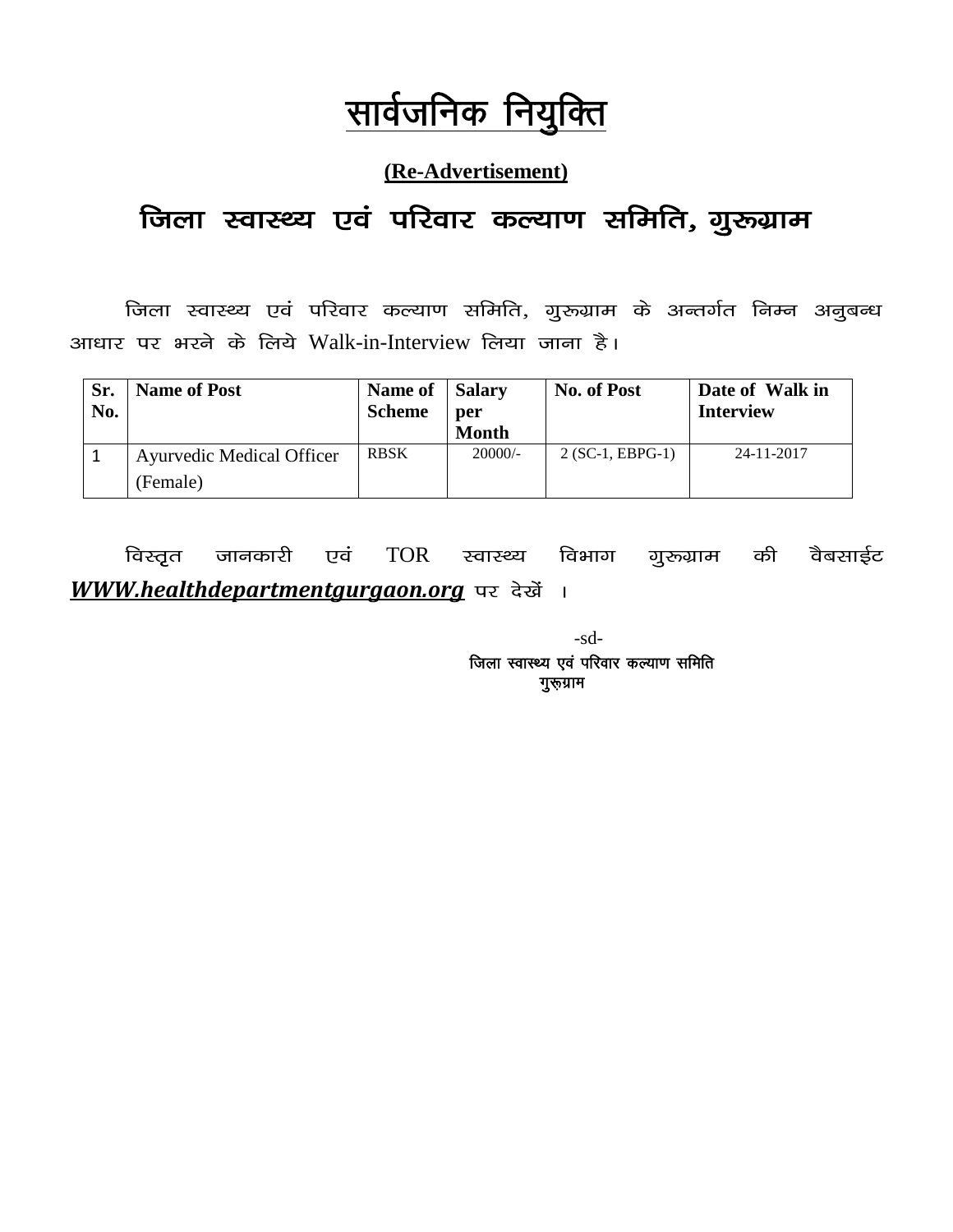### **Walk in Interview**

#### **District Health & Family Welfare Society, Gurugram**

#### **(Re-advertise- Advt. No./Civil Surgeon/GURUGRAM/NHM/2017/2 Date:31-10-2017) Advt. No./Civil Surgeon/GURUGRAM/NHM/2017/4 Date: 16-11-2017**

District Health and Family Welfare Society invites applications for following posts on contract basis and the duration of contract will be upto  $31<sup>st</sup>$  March, 2018.

| <b>Name of Post</b> | <b>Qualification Eligiblity</b>                          | No. of         | <b>Age Limit</b> | Consolidated  | Date of          |
|---------------------|----------------------------------------------------------|----------------|------------------|---------------|------------------|
|                     |                                                          | Post           |                  | <b>Salary</b> | Walk in          |
|                     |                                                          |                |                  |               | <b>Interview</b> |
| Ayurvedic           | <b>Essential:</b>                                        | $\overline{2}$ | Upto 40          | $20000/-$     | 24-11-2017       |
| Medical             | <b>Educational Qualification for AMO</b>                 | $(SC-1,$       | years            |               |                  |
| Officer             | A degree in Ayurveda System of medicines from any        | EBPG-1)        |                  |               |                  |
|                     | university/Institution recognized by the Government.     |                |                  |               |                  |
| (Female)            | Registered with Board of Ayurveda and Unani System of    |                |                  |               |                  |
|                     | medicine in Haryana                                      |                |                  |               |                  |
|                     | <b>Educational Qualification for UMO</b>                 |                |                  |               |                  |
|                     | A degtree in Unani/Tyibba from any university/           |                |                  |               |                  |
|                     | Institution recognized by the Government.                |                |                  |               |                  |
|                     | Registered with Board of Ayurveda and unani System of    |                |                  |               |                  |
|                     | medicine in Haryana                                      |                |                  |               |                  |
|                     | <b>Essential Qualification for HMO</b>                   |                |                  |               |                  |
|                     | A degree in Homeopathy from the institute mentioned in   |                |                  |               |                  |
|                     | second & third schedule of Homeopathy Central Council    |                |                  |               |                  |
|                     | Act 1973.                                                |                |                  |               |                  |
|                     | Registered with State Council of Homeopathy System of    |                |                  |               |                  |
|                     | Medicine, Haryana/ Central Council of Homeopathy         |                |                  |               |                  |
|                     | System of Medicine.                                      |                |                  |               |                  |
|                     | <b>Essential Qualificatins for Yoga</b>                  |                |                  |               |                  |
|                     | A degree in BNYS from any university/Institution         |                |                  |               |                  |
|                     | established by law and recognized by Government.         |                |                  |               |                  |
|                     | Registered with Board of Ayurveda and Unani System of    |                |                  |               |                  |
|                     | medicine in Haryana.                                     |                |                  |               |                  |
|                     | <b>Essential Qualification for Siddha</b>                |                |                  |               |                  |
|                     | B.S.M.S Siddha Medicine and Surgery from any             |                |                  |               |                  |
|                     | university/Institution established by law and recognized |                |                  |               |                  |
|                     | by Government.                                           |                |                  |               |                  |
|                     | Registered by Central council of Indian Medicine         |                |                  |               |                  |
|                     | (CCIM)                                                   |                |                  |               |                  |
|                     | Age: Maximum Upto 40 years                               |                |                  |               |                  |
|                     | Desirable :                                              |                |                  |               |                  |
|                     | <b>Computer proficiency</b> with familiarity of Data     |                |                  |               |                  |
|                     | management and commonly used packages like MS            |                |                  |               |                  |
|                     | word, Power Point and Excel                              |                |                  |               |                  |
|                     | Knowledge of Hindi                                       |                |                  |               |                  |
|                     | <b>Post Qualification experience-</b>                    |                |                  |               |                  |
|                     | Minimum 2 years of work experience                       |                |                  |               |                  |
|                     | <b>Place of Posting- RBSK Team CHC Pataudi-2)</b>        |                |                  |               |                  |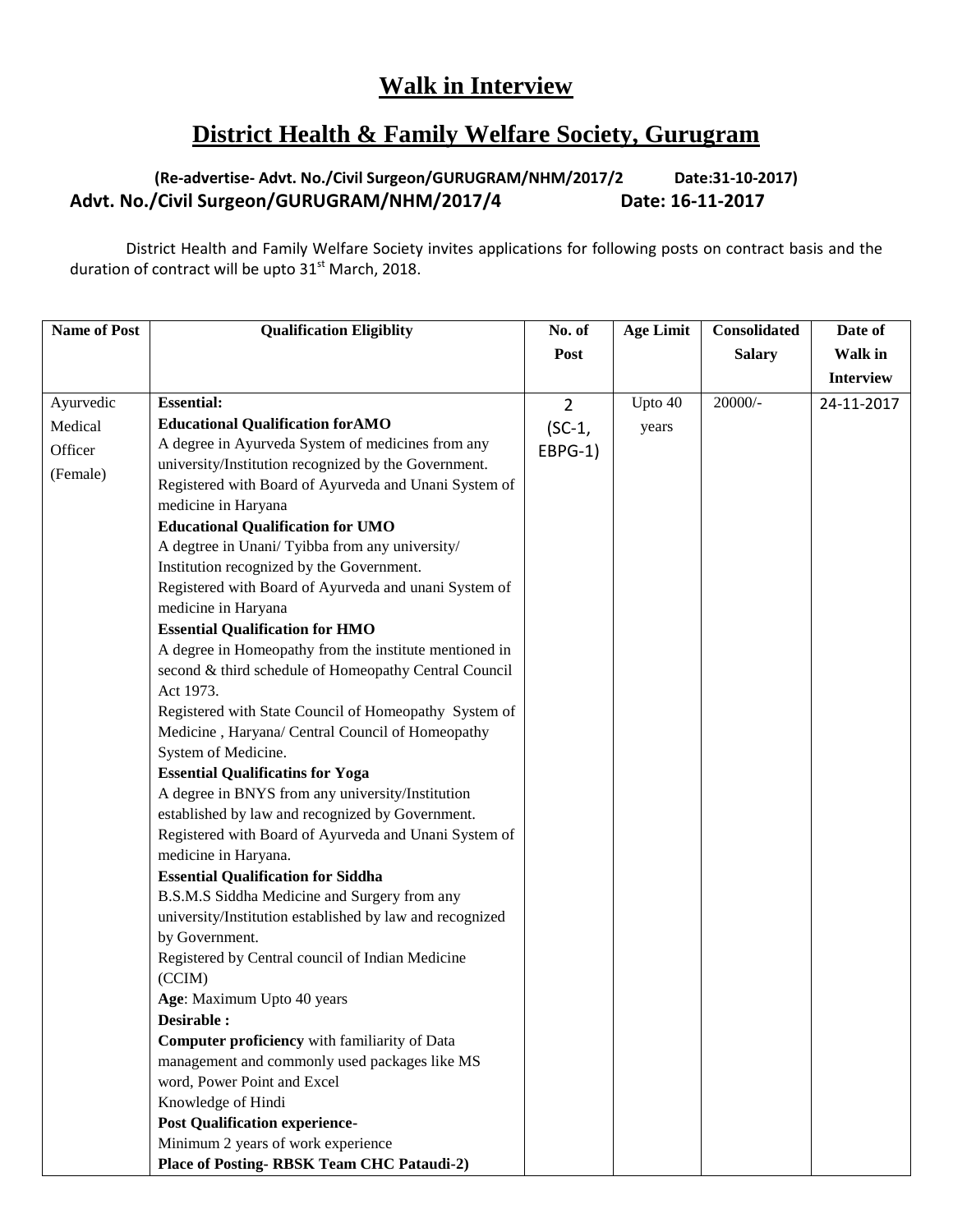#### **Important Instructions:**

- The applicants should apply on prescribed Application Performa available on website: at O/o Civil Surgeon, Gurugram.
- If a candidate applies for more than one post, he/she shall to apply on separate application form along with receipt and all relevant documents.
- Application Form received after 10:30 am on 24-11-2017 will not be entertained due to any reason.
- Filled applications complete in all respects along with photocopies of all relevant certificates (proof of residence and Caste/Category Certificate issued by appropriate authorities is must) should reach in the office of DH&FW Society (O/o Civil Surgeon , Gurugram) by 24-11-2017 up to 10:30 am.
- Number of posts can be increased/decreased or can be completely withdrawn without any prior information or corrigendum as per the state guidelines.
- Original documents in support of academic qualifications and work experience shall be required to be produced at the time of interview. Preference will be given to the candidate residing in local area and proof of residence is must.
- Any additional work/placement under NHM can be assigned by appointing authority.
- No TA/DA will be paid for coming for interview and tests etc.
- Reservation of posts will be as per Govt. rules. The candidate seeking selection under Ex-servicemen category will have to deposit eligibility certificate from respective Zila Sainik Board to become eligible, issued/renewed before the last date of this advertisement.
- All posts are non transferable but Candidate can be posted anywhere in the District Gurugram in case of exigencies.
- No separate letter will be sent for test/interview.
- The candidature of the candidate will be purely provisional for all the posts and will be subject to test/computer/interview/joining duty, it is found that candidate does not full fill any of the eligibility criteria or information furnished by the candidate is incorrect or false, his/her appointment on contract is liable to be terminated immediately.
- **Candidate should reach for the Test (written. Computer, Tally which ever applicable) and interview with all original documents/certificates in office of Civil Surgeon, Gurugram at 10:30 am as per following schedule.**
- In case of unsatisfactory performance and conduct the services will be terminated.
- All disputes are subject to Gurugram jurisdiction.
- Dispute if shall be decided by the sole arbitrator of the DH&FWS Gurugram & Gurugram Courts and their decision shall be final.
- All posts are non transferrable.

| Sr.<br>No. | <b>Name of Post</b>                | No. of Post | <b>Date Interview</b> | Time & Place of Test/<br><b>Interview</b> |
|------------|------------------------------------|-------------|-----------------------|-------------------------------------------|
|            | Ayurvedic Medical Officer (Female) |             | 24-11-2017            | $O/O$ Civil Surgeon                       |
|            | $(SC-1, EBPG-1)$                   |             |                       | Gurugram                                  |

**-sd-District Health & Family Welfare Society Gurugram**